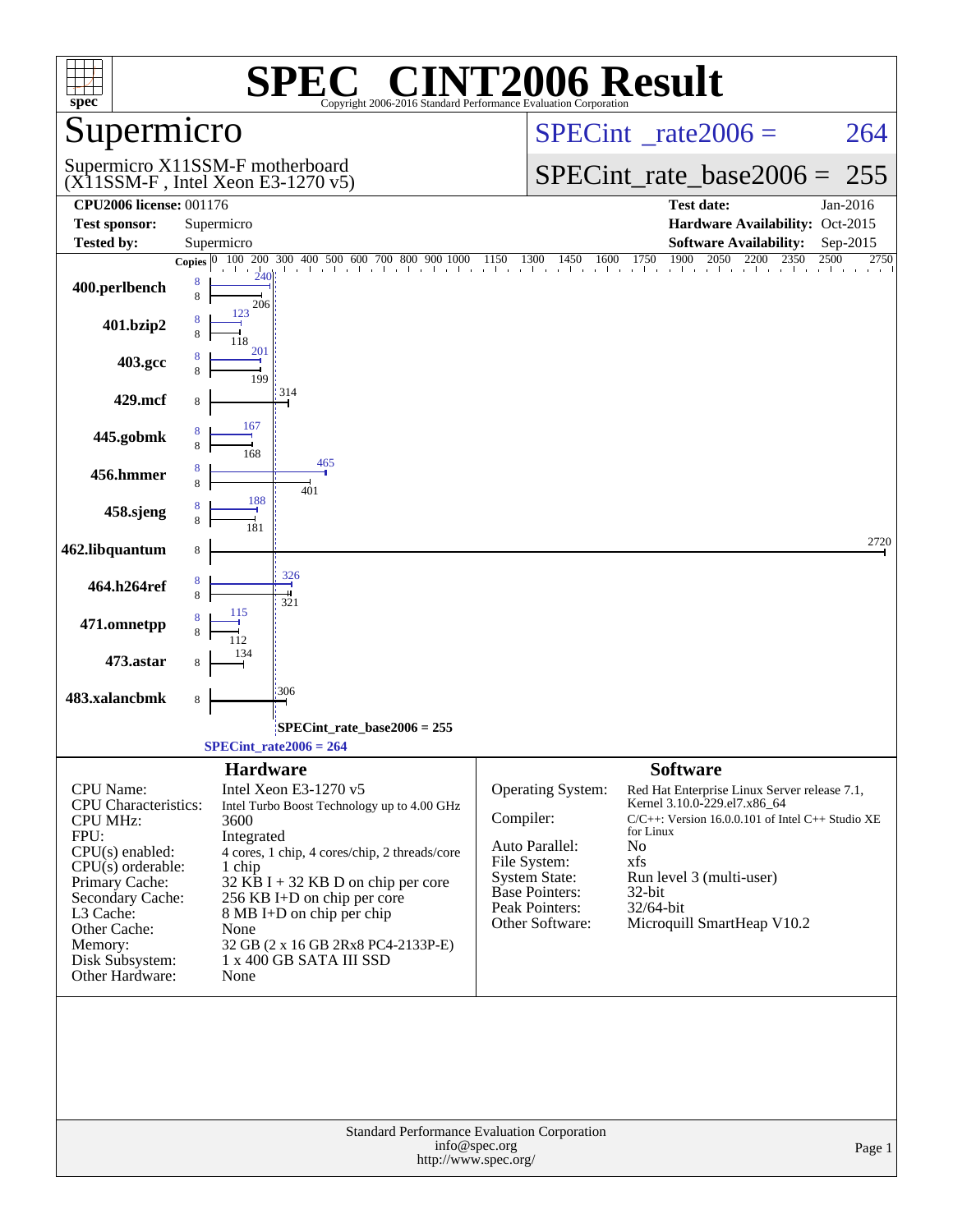

### Supermicro

#### (X11SSM-F , Intel Xeon E3-1270 v5) Supermicro X11SSM-F motherboard

SPECint rate $2006 = 264$ 

### [SPECint\\_rate\\_base2006 =](http://www.spec.org/auto/cpu2006/Docs/result-fields.html#SPECintratebase2006) 255

**[CPU2006 license:](http://www.spec.org/auto/cpu2006/Docs/result-fields.html#CPU2006license)** 001176 **[Test date:](http://www.spec.org/auto/cpu2006/Docs/result-fields.html#Testdate)** Jan-2016 **[Test sponsor:](http://www.spec.org/auto/cpu2006/Docs/result-fields.html#Testsponsor)** Supermicro Supermicro **[Hardware Availability:](http://www.spec.org/auto/cpu2006/Docs/result-fields.html#HardwareAvailability)** Oct-2015 **[Tested by:](http://www.spec.org/auto/cpu2006/Docs/result-fields.html#Testedby)** Supermicro **Supermicro [Software Availability:](http://www.spec.org/auto/cpu2006/Docs/result-fields.html#SoftwareAvailability)** Sep-2015

### **[Results Table](http://www.spec.org/auto/cpu2006/Docs/result-fields.html#ResultsTable)**

|                                                                                                          | <b>Base</b>             |                |            |                |            |                | <b>Peak</b>      |               |                |              |                |              |                |              |
|----------------------------------------------------------------------------------------------------------|-------------------------|----------------|------------|----------------|------------|----------------|------------------|---------------|----------------|--------------|----------------|--------------|----------------|--------------|
| <b>Benchmark</b>                                                                                         | <b>Copies</b>           | <b>Seconds</b> | Ratio      | <b>Seconds</b> | Ratio      | <b>Seconds</b> | Ratio            | <b>Copies</b> | <b>Seconds</b> | <b>Ratio</b> | <b>Seconds</b> | <b>Ratio</b> | <b>Seconds</b> | <b>Ratio</b> |
| 400.perlbench                                                                                            |                         | 380            | <b>206</b> | 382            | 205        | 379            | <b>206</b>       | 8             | 325            | 240          | 325            | 241          | 325            | 240          |
| 401.bzip2                                                                                                |                         | 644            | 120        | 654            | <b>118</b> | 655            | <b>118</b>       | 8             | 624            | 124          | 633            | 122          | 627            | <u>123</u>   |
| $403.\mathrm{gcc}$                                                                                       |                         | 324            | 199        | 323            | 199        | 320            | 201              | 8             | 320            | 201          | 321            | 201          | 318            | 202          |
| $429$ .mcf                                                                                               | 8                       | 234            | 312        | 233            | 314        | 231            | 315              | 8             | 234            | 312          | 233            | 314          | 231            | 315          |
| $445$ .gobm $k$                                                                                          |                         | 499            | <b>168</b> | 499            | 168        | 500            | 168              | 8             | 503            | 167          | 502            | 167          | 501            | 167          |
| 456.hmmer                                                                                                |                         | 185            | 402        | 186            | 401        | 186            | 401              | 8             | 160            | 468          | 162            | 462          | <b>160</b>     | <b>465</b>   |
| $458$ .sjeng                                                                                             | 8                       | 534            | 181        | 536            | 181        | 536            | 181              | 8             | 515            | 188          | 514            | 188          | 515            | 188          |
| 462.libquantum                                                                                           |                         | 60.9           | 2720       | 61.0           | 2720       | 61.0           | 2720             | 8             | 60.9           | 2720         | 61.0           | 2720         | 61.0           | 2720         |
| 464.h264ref                                                                                              |                         | 551            | <u>321</u> | 543            | 326        | 567            | 312              | 8             | 544            | 326          | 540            | 328          | 546            | 324          |
| 471.omnetpp                                                                                              |                         | 447            | 112        | 446            | 112        | 446            | 112 <sup> </sup> | 8             | 433            | 115          | 433            | 115          | 435            | 115          |
| $473$ . astar                                                                                            | $\mathsf{\overline{R}}$ | 421            | 134        | 418            | 134        | 419            | 134              | 8             | 421            | 134          | 418            | 134          | 419            | 134          |
| 483.xalancbmk                                                                                            | 8                       | 181            | 306        | 180            | 307        | 180            | <b>306</b>       | 8             | 181            | 306          | 180            | 307          | 180            | <b>306</b>   |
| Results appear in the order in which they were run. Bold underlined text indicates a median measurement. |                         |                |            |                |            |                |                  |               |                |              |                |              |                |              |

### **[Submit Notes](http://www.spec.org/auto/cpu2006/Docs/result-fields.html#SubmitNotes)**

 The taskset mechanism was used to bind copies to processors. The config file option 'submit' was used to generate taskset commands to bind each copy to a specific processor. For details, please see the config file.

### **[Operating System Notes](http://www.spec.org/auto/cpu2006/Docs/result-fields.html#OperatingSystemNotes)**

Stack size set to unlimited using "ulimit -s unlimited"

### **[Platform Notes](http://www.spec.org/auto/cpu2006/Docs/result-fields.html#PlatformNotes)**

Standard Performance Evaluation Corporation [info@spec.org](mailto:info@spec.org) As tested, the system used a Supermicro CSE-113MFAC2-R606CB chassis. The chassis is configured with 2 PWS-606P-1R redundant power supply, 1 SNK-P0046P heatsink, as well as 4 FAN-0154L4 middle cooling fan. Sysinfo program /usr/cpu2006/config/sysinfo.rev6914 \$Rev: 6914 \$ \$Date:: 2014-06-25 #\$ e3fbb8667b5a285932ceab81e28219e1 running on X10SRA-01 Sun Jan 10 05:22:52 2016 This section contains SUT (System Under Test) info as seen by some common utilities. To remove or add to this section, see: <http://www.spec.org/cpu2006/Docs/config.html#sysinfo> From /proc/cpuinfo model name : Intel(R) Xeon(R) CPU E3-1270 v5 @ 3.60GHz 1 "physical id"s (chips) 8 "processors" cores, siblings (Caution: counting these is hw and system dependent. The following excerpts from /proc/cpuinfo might not be reliable. Use with Continued on next page

<http://www.spec.org/>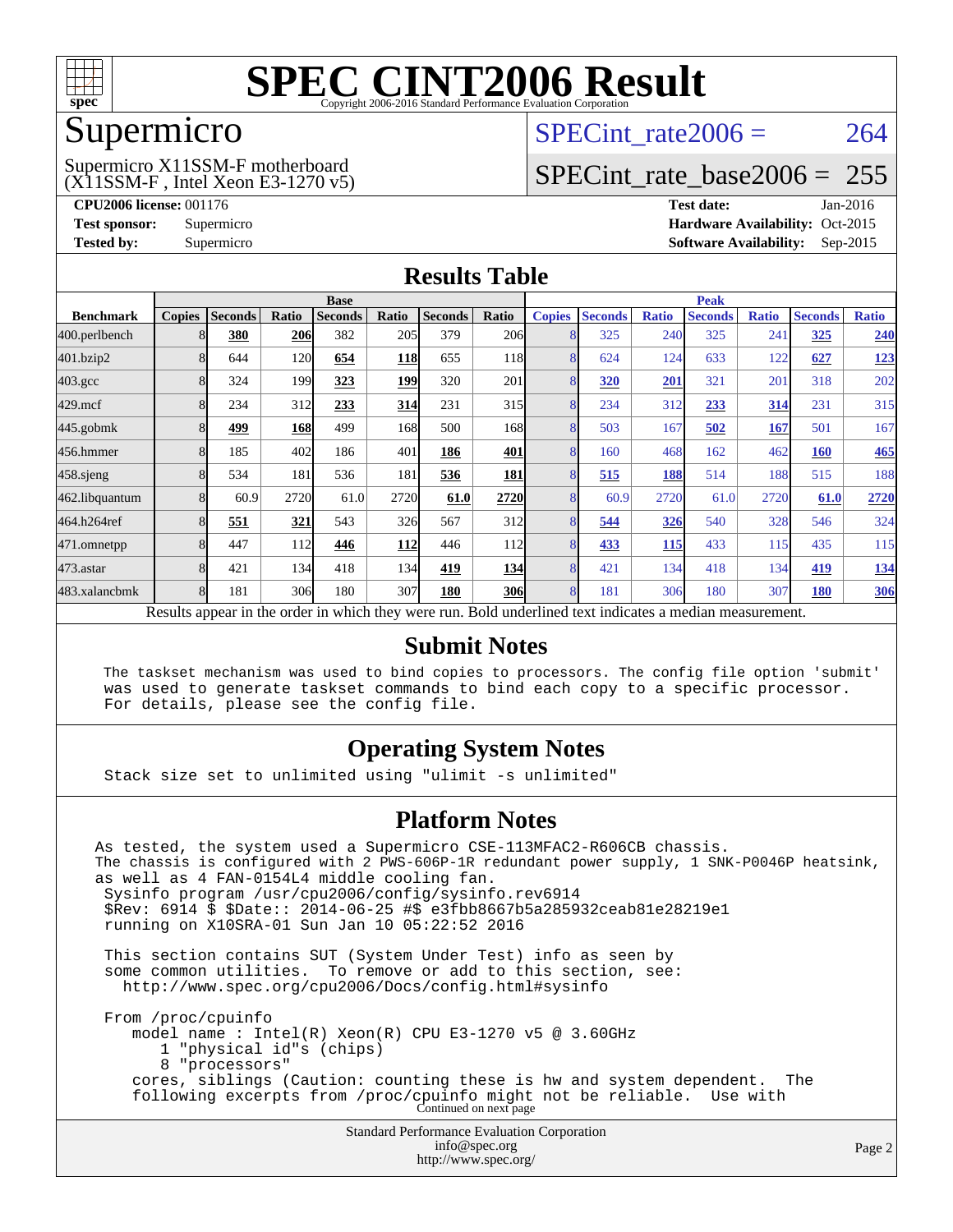

### Supermicro

SPECint rate $2006 = 264$ 

(X11SSM-F , Intel Xeon E3-1270 v5) Supermicro X11SSM-F motherboard

[SPECint\\_rate\\_base2006 =](http://www.spec.org/auto/cpu2006/Docs/result-fields.html#SPECintratebase2006) 255

**[CPU2006 license:](http://www.spec.org/auto/cpu2006/Docs/result-fields.html#CPU2006license)** 001176 **[Test date:](http://www.spec.org/auto/cpu2006/Docs/result-fields.html#Testdate)** Jan-2016 **[Test sponsor:](http://www.spec.org/auto/cpu2006/Docs/result-fields.html#Testsponsor)** Supermicro Supermicro **[Hardware Availability:](http://www.spec.org/auto/cpu2006/Docs/result-fields.html#HardwareAvailability)** Oct-2015 **[Tested by:](http://www.spec.org/auto/cpu2006/Docs/result-fields.html#Testedby)** Supermicro **Supermicro [Software Availability:](http://www.spec.org/auto/cpu2006/Docs/result-fields.html#SoftwareAvailability)** Sep-2015

### **[Platform Notes \(Continued\)](http://www.spec.org/auto/cpu2006/Docs/result-fields.html#PlatformNotes)**

 caution.) cpu cores : 4 siblings : 8 physical 0: cores 0 1 2 3 cache size : 8192 KB From /proc/meminfo MemTotal: 32768216 kB HugePages\_Total: 0<br>Hugepagesize: 2048 kB Hugepagesize: From /etc/\*release\* /etc/\*version\* os-release: NAME="Red Hat Enterprise Linux Server" VERSION="7.1 (Maipo)" ID="rhel" ID\_LIKE="fedora" VERSION\_ID="7.1" PRETTY\_NAME="Red Hat Enterprise Linux Server 7.1 (Maipo)" ANSI\_COLOR="0;31" CPE\_NAME="cpe:/o:redhat:enterprise\_linux:7.1:GA:server" redhat-release: Red Hat Enterprise Linux Server release 7.1 (Maipo) system-release: Red Hat Enterprise Linux Server release 7.1 (Maipo) system-release-cpe: cpe:/o:redhat:enterprise\_linux:7.1:ga:server uname -a: Linux X10SRA-01 3.10.0-229.el7.x86\_64 #1 SMP Thu Jan 29 18:37:38 EST 2015 x86\_64 x86\_64 x86\_64 GNU/Linux run-level 3 Jan 10 01:22 SPEC is set to: /usr/cpu2006 Filesystem Type Size Used Avail Use% Mounted on /dev/sda2 xfs 183G 5.2G 178G 3% / Additional information from dmidecode: Warning: Use caution when you interpret this section. The 'dmidecode' program reads system data which is "intended to allow hardware to be accurately determined", but the intent may not be met, as there are frequent changes to hardware, firmware, and the "DMTF SMBIOS" standard. BIOS American Megatrends Inc. 1.0b 12/22/2015 Memory: 2x Not Specified Not Specified 2x Samsung M391A2K43BB1-CPB 16 GB 2 rank 2133 MHz (End of data from sysinfo program)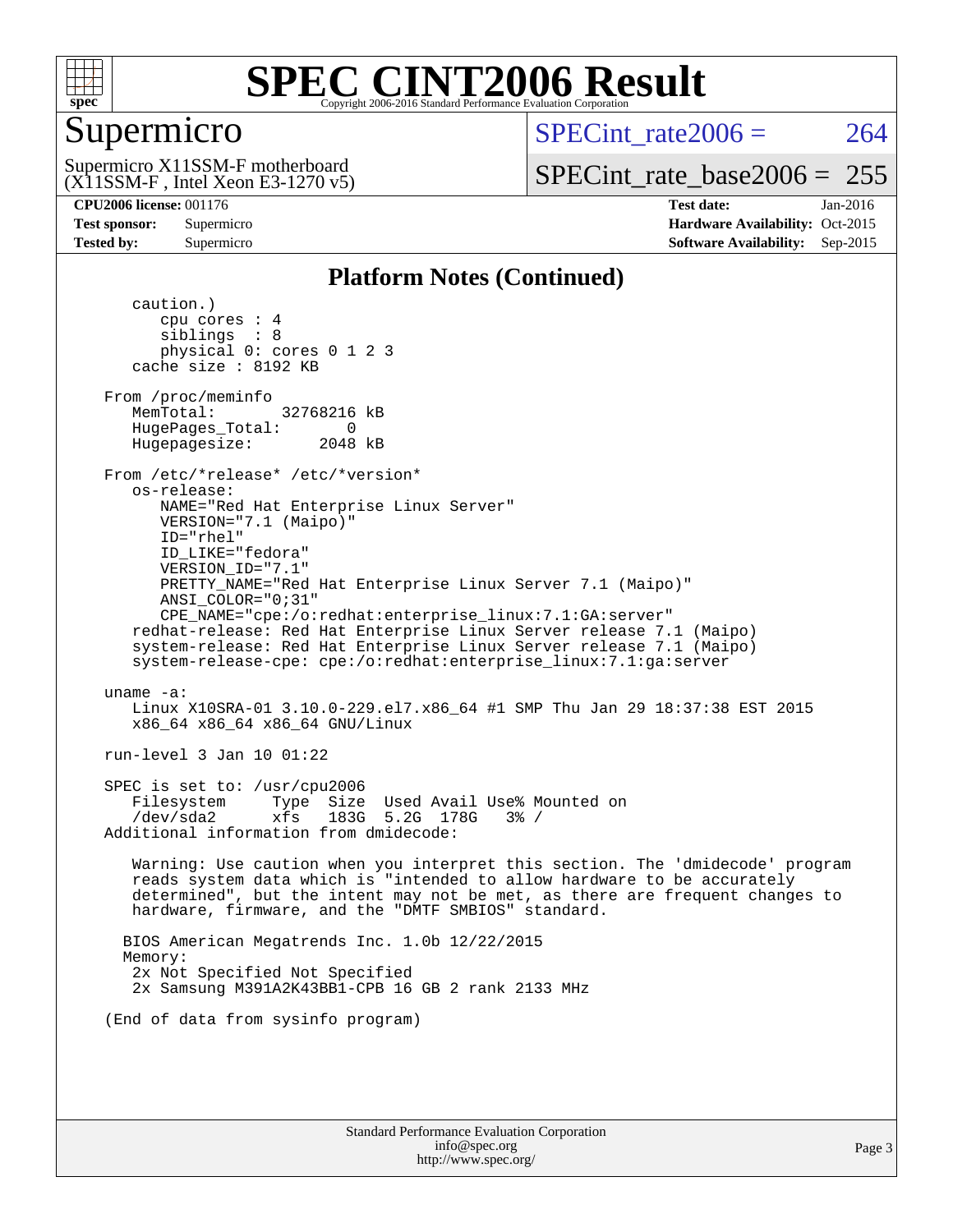

### Supermicro

SPECint rate $2006 = 264$ 

(X11SSM-F , Intel Xeon E3-1270 v5) Supermicro X11SSM-F motherboard

[SPECint\\_rate\\_base2006 =](http://www.spec.org/auto/cpu2006/Docs/result-fields.html#SPECintratebase2006) 255

**[CPU2006 license:](http://www.spec.org/auto/cpu2006/Docs/result-fields.html#CPU2006license)** 001176 **[Test date:](http://www.spec.org/auto/cpu2006/Docs/result-fields.html#Testdate)** Jan-2016 **[Test sponsor:](http://www.spec.org/auto/cpu2006/Docs/result-fields.html#Testsponsor)** Supermicro Supermicro **[Hardware Availability:](http://www.spec.org/auto/cpu2006/Docs/result-fields.html#HardwareAvailability)** Oct-2015 **[Tested by:](http://www.spec.org/auto/cpu2006/Docs/result-fields.html#Testedby)** Supermicro **Supermicro [Software Availability:](http://www.spec.org/auto/cpu2006/Docs/result-fields.html#SoftwareAvailability)** Sep-2015

### **[General Notes](http://www.spec.org/auto/cpu2006/Docs/result-fields.html#GeneralNotes)**

Environment variables set by runspec before the start of the run: LD LIBRARY PATH = "/usr/cpu2006/libs/32:/usr/cpu2006/libs/64:/usr/cpu2006/sh"

 Binaries compiled on a system with 1x Intel Core i5-4670K CPU + 32GB memory using RedHat EL 7.1 Transparent Huge Pages enabled with: echo always > /sys/kernel/mm/transparent\_hugepage/enabled

### **[Base Compiler Invocation](http://www.spec.org/auto/cpu2006/Docs/result-fields.html#BaseCompilerInvocation)**

[C benchmarks](http://www.spec.org/auto/cpu2006/Docs/result-fields.html#Cbenchmarks):

[icc -m32 -L/opt/intel/compilers\\_and\\_libraries\\_2016/linux/compiler/lib/ia32\\_lin](http://www.spec.org/cpu2006/results/res2016q1/cpu2006-20160111-38649.flags.html#user_CCbase_intel_icc_e10256ba5924b668798078a321b0cb3f)

#### [C++ benchmarks:](http://www.spec.org/auto/cpu2006/Docs/result-fields.html#CXXbenchmarks)

[icpc -m32 -L/opt/intel/compilers\\_and\\_libraries\\_2016/linux/compiler/lib/ia32\\_lin](http://www.spec.org/cpu2006/results/res2016q1/cpu2006-20160111-38649.flags.html#user_CXXbase_intel_icpc_b4f50a394bdb4597aa5879c16bc3f5c5)

### **[Base Portability Flags](http://www.spec.org/auto/cpu2006/Docs/result-fields.html#BasePortabilityFlags)**

 400.perlbench: [-D\\_FILE\\_OFFSET\\_BITS=64](http://www.spec.org/cpu2006/results/res2016q1/cpu2006-20160111-38649.flags.html#user_basePORTABILITY400_perlbench_file_offset_bits_64_438cf9856305ebd76870a2c6dc2689ab) [-DSPEC\\_CPU\\_LINUX\\_IA32](http://www.spec.org/cpu2006/results/res2016q1/cpu2006-20160111-38649.flags.html#b400.perlbench_baseCPORTABILITY_DSPEC_CPU_LINUX_IA32)  $401.bzip2: -D$ FILE\_OFFSET\_BITS=64 403.gcc: [-D\\_FILE\\_OFFSET\\_BITS=64](http://www.spec.org/cpu2006/results/res2016q1/cpu2006-20160111-38649.flags.html#user_basePORTABILITY403_gcc_file_offset_bits_64_438cf9856305ebd76870a2c6dc2689ab) 429.mcf: [-D\\_FILE\\_OFFSET\\_BITS=64](http://www.spec.org/cpu2006/results/res2016q1/cpu2006-20160111-38649.flags.html#user_basePORTABILITY429_mcf_file_offset_bits_64_438cf9856305ebd76870a2c6dc2689ab) 445.gobmk: [-D\\_FILE\\_OFFSET\\_BITS=64](http://www.spec.org/cpu2006/results/res2016q1/cpu2006-20160111-38649.flags.html#user_basePORTABILITY445_gobmk_file_offset_bits_64_438cf9856305ebd76870a2c6dc2689ab) 456.hmmer: [-D\\_FILE\\_OFFSET\\_BITS=64](http://www.spec.org/cpu2006/results/res2016q1/cpu2006-20160111-38649.flags.html#user_basePORTABILITY456_hmmer_file_offset_bits_64_438cf9856305ebd76870a2c6dc2689ab) 458.sjeng: [-D\\_FILE\\_OFFSET\\_BITS=64](http://www.spec.org/cpu2006/results/res2016q1/cpu2006-20160111-38649.flags.html#user_basePORTABILITY458_sjeng_file_offset_bits_64_438cf9856305ebd76870a2c6dc2689ab) 462.libquantum: [-D\\_FILE\\_OFFSET\\_BITS=64](http://www.spec.org/cpu2006/results/res2016q1/cpu2006-20160111-38649.flags.html#user_basePORTABILITY462_libquantum_file_offset_bits_64_438cf9856305ebd76870a2c6dc2689ab) [-DSPEC\\_CPU\\_LINUX](http://www.spec.org/cpu2006/results/res2016q1/cpu2006-20160111-38649.flags.html#b462.libquantum_baseCPORTABILITY_DSPEC_CPU_LINUX) 464.h264ref: [-D\\_FILE\\_OFFSET\\_BITS=64](http://www.spec.org/cpu2006/results/res2016q1/cpu2006-20160111-38649.flags.html#user_basePORTABILITY464_h264ref_file_offset_bits_64_438cf9856305ebd76870a2c6dc2689ab) 471.omnetpp: [-D\\_FILE\\_OFFSET\\_BITS=64](http://www.spec.org/cpu2006/results/res2016q1/cpu2006-20160111-38649.flags.html#user_basePORTABILITY471_omnetpp_file_offset_bits_64_438cf9856305ebd76870a2c6dc2689ab) 473.astar: [-D\\_FILE\\_OFFSET\\_BITS=64](http://www.spec.org/cpu2006/results/res2016q1/cpu2006-20160111-38649.flags.html#user_basePORTABILITY473_astar_file_offset_bits_64_438cf9856305ebd76870a2c6dc2689ab) 483.xalancbmk: [-D\\_FILE\\_OFFSET\\_BITS=64](http://www.spec.org/cpu2006/results/res2016q1/cpu2006-20160111-38649.flags.html#user_basePORTABILITY483_xalancbmk_file_offset_bits_64_438cf9856305ebd76870a2c6dc2689ab) [-DSPEC\\_CPU\\_LINUX](http://www.spec.org/cpu2006/results/res2016q1/cpu2006-20160111-38649.flags.html#b483.xalancbmk_baseCXXPORTABILITY_DSPEC_CPU_LINUX)

### **[Base Optimization Flags](http://www.spec.org/auto/cpu2006/Docs/result-fields.html#BaseOptimizationFlags)**

#### [C benchmarks](http://www.spec.org/auto/cpu2006/Docs/result-fields.html#Cbenchmarks):

[-xCORE-AVX2](http://www.spec.org/cpu2006/results/res2016q1/cpu2006-20160111-38649.flags.html#user_CCbase_f-xAVX2_5f5fc0cbe2c9f62c816d3e45806c70d7) [-ipo](http://www.spec.org/cpu2006/results/res2016q1/cpu2006-20160111-38649.flags.html#user_CCbase_f-ipo) [-O3](http://www.spec.org/cpu2006/results/res2016q1/cpu2006-20160111-38649.flags.html#user_CCbase_f-O3) [-no-prec-div](http://www.spec.org/cpu2006/results/res2016q1/cpu2006-20160111-38649.flags.html#user_CCbase_f-no-prec-div) [-opt-prefetch](http://www.spec.org/cpu2006/results/res2016q1/cpu2006-20160111-38649.flags.html#user_CCbase_f-opt-prefetch) [-opt-mem-layout-trans=3](http://www.spec.org/cpu2006/results/res2016q1/cpu2006-20160111-38649.flags.html#user_CCbase_f-opt-mem-layout-trans_a7b82ad4bd7abf52556d4961a2ae94d5)

#### [C++ benchmarks:](http://www.spec.org/auto/cpu2006/Docs/result-fields.html#CXXbenchmarks)

[-xCORE-AVX2](http://www.spec.org/cpu2006/results/res2016q1/cpu2006-20160111-38649.flags.html#user_CXXbase_f-xAVX2_5f5fc0cbe2c9f62c816d3e45806c70d7) [-ipo](http://www.spec.org/cpu2006/results/res2016q1/cpu2006-20160111-38649.flags.html#user_CXXbase_f-ipo) [-O3](http://www.spec.org/cpu2006/results/res2016q1/cpu2006-20160111-38649.flags.html#user_CXXbase_f-O3) [-no-prec-div](http://www.spec.org/cpu2006/results/res2016q1/cpu2006-20160111-38649.flags.html#user_CXXbase_f-no-prec-div) [-opt-prefetch](http://www.spec.org/cpu2006/results/res2016q1/cpu2006-20160111-38649.flags.html#user_CXXbase_f-opt-prefetch) [-opt-mem-layout-trans=3](http://www.spec.org/cpu2006/results/res2016q1/cpu2006-20160111-38649.flags.html#user_CXXbase_f-opt-mem-layout-trans_a7b82ad4bd7abf52556d4961a2ae94d5) [-Wl,-z,muldefs](http://www.spec.org/cpu2006/results/res2016q1/cpu2006-20160111-38649.flags.html#user_CXXbase_link_force_multiple1_74079c344b956b9658436fd1b6dd3a8a) [-L/sh -lsmartheap](http://www.spec.org/cpu2006/results/res2016q1/cpu2006-20160111-38649.flags.html#user_CXXbase_SmartHeap_32f6c82aa1ed9c52345d30cf6e4a0499)

> Standard Performance Evaluation Corporation [info@spec.org](mailto:info@spec.org) <http://www.spec.org/>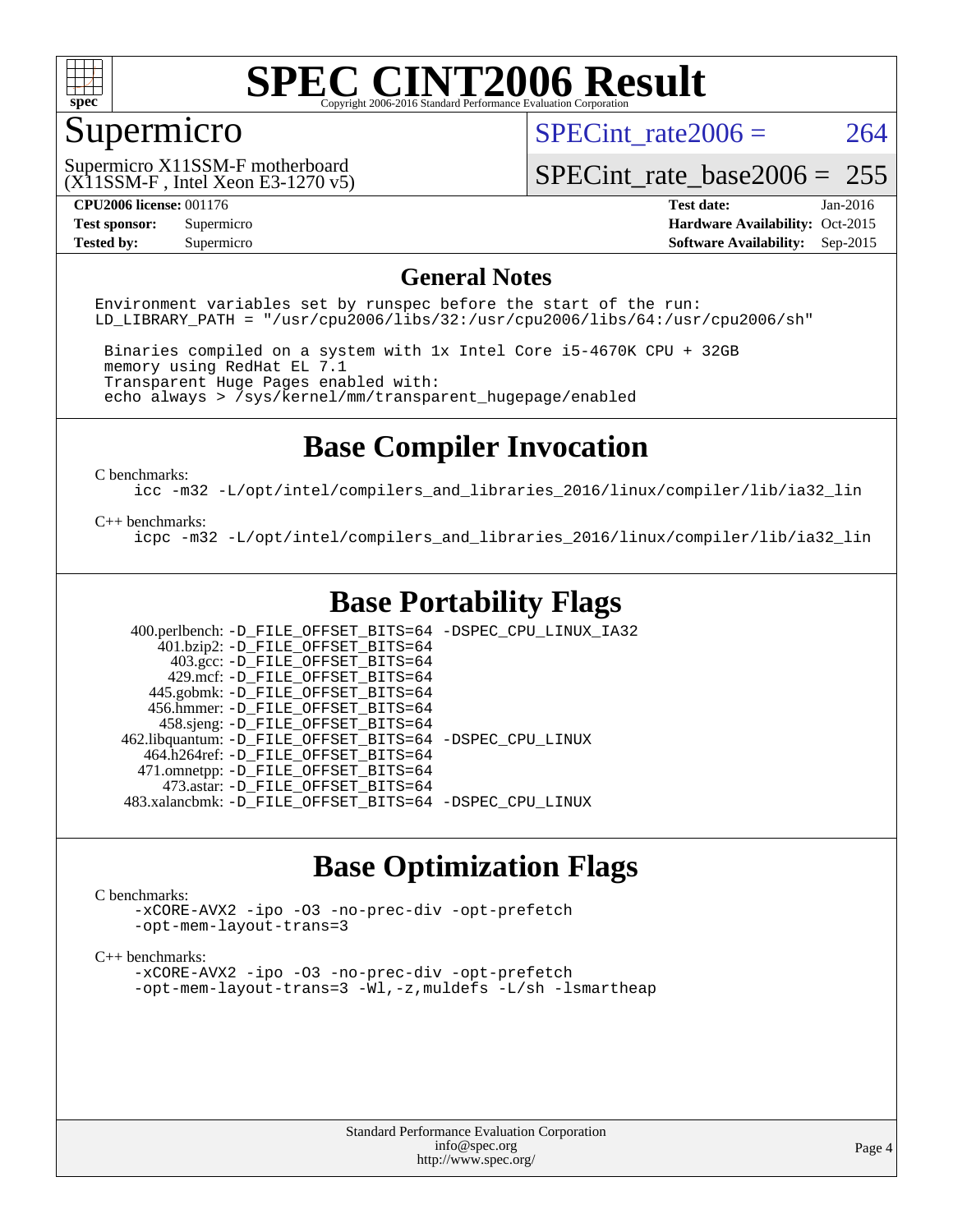

### Supermicro

SPECint rate $2006 = 264$ 

(X11SSM-F , Intel Xeon E3-1270 v5) Supermicro X11SSM-F motherboard

[SPECint\\_rate\\_base2006 =](http://www.spec.org/auto/cpu2006/Docs/result-fields.html#SPECintratebase2006) 255

**[CPU2006 license:](http://www.spec.org/auto/cpu2006/Docs/result-fields.html#CPU2006license)** 001176 **[Test date:](http://www.spec.org/auto/cpu2006/Docs/result-fields.html#Testdate)** Jan-2016 **[Test sponsor:](http://www.spec.org/auto/cpu2006/Docs/result-fields.html#Testsponsor)** Supermicro Supermicro **[Hardware Availability:](http://www.spec.org/auto/cpu2006/Docs/result-fields.html#HardwareAvailability)** Oct-2015 **[Tested by:](http://www.spec.org/auto/cpu2006/Docs/result-fields.html#Testedby)** Supermicro **Supermicro [Software Availability:](http://www.spec.org/auto/cpu2006/Docs/result-fields.html#SoftwareAvailability)** Sep-2015

### **[Base Other Flags](http://www.spec.org/auto/cpu2006/Docs/result-fields.html#BaseOtherFlags)**

[C benchmarks](http://www.spec.org/auto/cpu2006/Docs/result-fields.html#Cbenchmarks):

403.gcc: [-Dalloca=\\_alloca](http://www.spec.org/cpu2006/results/res2016q1/cpu2006-20160111-38649.flags.html#b403.gcc_baseEXTRA_CFLAGS_Dalloca_be3056838c12de2578596ca5467af7f3)

### **[Peak Compiler Invocation](http://www.spec.org/auto/cpu2006/Docs/result-fields.html#PeakCompilerInvocation)**

[C benchmarks \(except as noted below\)](http://www.spec.org/auto/cpu2006/Docs/result-fields.html#Cbenchmarksexceptasnotedbelow):

[icc -m32 -L/opt/intel/compilers\\_and\\_libraries\\_2016/linux/compiler/lib/ia32\\_lin](http://www.spec.org/cpu2006/results/res2016q1/cpu2006-20160111-38649.flags.html#user_CCpeak_intel_icc_e10256ba5924b668798078a321b0cb3f)

400.perlbench: [icc -m64](http://www.spec.org/cpu2006/results/res2016q1/cpu2006-20160111-38649.flags.html#user_peakCCLD400_perlbench_intel_icc_64bit_bda6cc9af1fdbb0edc3795bac97ada53)

401.bzip2: [icc -m64](http://www.spec.org/cpu2006/results/res2016q1/cpu2006-20160111-38649.flags.html#user_peakCCLD401_bzip2_intel_icc_64bit_bda6cc9af1fdbb0edc3795bac97ada53)

456.hmmer: [icc -m64](http://www.spec.org/cpu2006/results/res2016q1/cpu2006-20160111-38649.flags.html#user_peakCCLD456_hmmer_intel_icc_64bit_bda6cc9af1fdbb0edc3795bac97ada53)

458.sjeng: [icc -m64](http://www.spec.org/cpu2006/results/res2016q1/cpu2006-20160111-38649.flags.html#user_peakCCLD458_sjeng_intel_icc_64bit_bda6cc9af1fdbb0edc3795bac97ada53)

[C++ benchmarks:](http://www.spec.org/auto/cpu2006/Docs/result-fields.html#CXXbenchmarks)

[icpc -m32 -L/opt/intel/compilers\\_and\\_libraries\\_2016/linux/compiler/lib/ia32\\_lin](http://www.spec.org/cpu2006/results/res2016q1/cpu2006-20160111-38649.flags.html#user_CXXpeak_intel_icpc_b4f50a394bdb4597aa5879c16bc3f5c5)

### **[Peak Portability Flags](http://www.spec.org/auto/cpu2006/Docs/result-fields.html#PeakPortabilityFlags)**

 400.perlbench: [-D\\_FILE\\_OFFSET\\_BITS=64](http://www.spec.org/cpu2006/results/res2016q1/cpu2006-20160111-38649.flags.html#user_peakPORTABILITY400_perlbench_file_offset_bits_64_438cf9856305ebd76870a2c6dc2689ab) [-DSPEC\\_CPU\\_LP64](http://www.spec.org/cpu2006/results/res2016q1/cpu2006-20160111-38649.flags.html#b400.perlbench_peakCPORTABILITY_DSPEC_CPU_LP64) [-DSPEC\\_CPU\\_LINUX\\_X64](http://www.spec.org/cpu2006/results/res2016q1/cpu2006-20160111-38649.flags.html#b400.perlbench_peakCPORTABILITY_DSPEC_CPU_LINUX_X64) 401.bzip2: [-D\\_FILE\\_OFFSET\\_BITS=64](http://www.spec.org/cpu2006/results/res2016q1/cpu2006-20160111-38649.flags.html#user_peakPORTABILITY401_bzip2_file_offset_bits_64_438cf9856305ebd76870a2c6dc2689ab) [-DSPEC\\_CPU\\_LP64](http://www.spec.org/cpu2006/results/res2016q1/cpu2006-20160111-38649.flags.html#suite_peakCPORTABILITY401_bzip2_DSPEC_CPU_LP64) 403.gcc: [-D\\_FILE\\_OFFSET\\_BITS=64](http://www.spec.org/cpu2006/results/res2016q1/cpu2006-20160111-38649.flags.html#user_peakPORTABILITY403_gcc_file_offset_bits_64_438cf9856305ebd76870a2c6dc2689ab) 429.mcf: [-D\\_FILE\\_OFFSET\\_BITS=64](http://www.spec.org/cpu2006/results/res2016q1/cpu2006-20160111-38649.flags.html#user_peakPORTABILITY429_mcf_file_offset_bits_64_438cf9856305ebd76870a2c6dc2689ab) 445.gobmk: [-D\\_FILE\\_OFFSET\\_BITS=64](http://www.spec.org/cpu2006/results/res2016q1/cpu2006-20160111-38649.flags.html#user_peakPORTABILITY445_gobmk_file_offset_bits_64_438cf9856305ebd76870a2c6dc2689ab) 456.hmmer: [-D\\_FILE\\_OFFSET\\_BITS=64](http://www.spec.org/cpu2006/results/res2016q1/cpu2006-20160111-38649.flags.html#user_peakPORTABILITY456_hmmer_file_offset_bits_64_438cf9856305ebd76870a2c6dc2689ab) [-DSPEC\\_CPU\\_LP64](http://www.spec.org/cpu2006/results/res2016q1/cpu2006-20160111-38649.flags.html#suite_peakCPORTABILITY456_hmmer_DSPEC_CPU_LP64) 458.sjeng: [-D\\_FILE\\_OFFSET\\_BITS=64](http://www.spec.org/cpu2006/results/res2016q1/cpu2006-20160111-38649.flags.html#user_peakPORTABILITY458_sjeng_file_offset_bits_64_438cf9856305ebd76870a2c6dc2689ab) [-DSPEC\\_CPU\\_LP64](http://www.spec.org/cpu2006/results/res2016q1/cpu2006-20160111-38649.flags.html#suite_peakCPORTABILITY458_sjeng_DSPEC_CPU_LP64) 462.libquantum: [-D\\_FILE\\_OFFSET\\_BITS=64](http://www.spec.org/cpu2006/results/res2016q1/cpu2006-20160111-38649.flags.html#user_peakPORTABILITY462_libquantum_file_offset_bits_64_438cf9856305ebd76870a2c6dc2689ab) [-DSPEC\\_CPU\\_LINUX](http://www.spec.org/cpu2006/results/res2016q1/cpu2006-20160111-38649.flags.html#b462.libquantum_peakCPORTABILITY_DSPEC_CPU_LINUX) 464.h264ref: [-D\\_FILE\\_OFFSET\\_BITS=64](http://www.spec.org/cpu2006/results/res2016q1/cpu2006-20160111-38649.flags.html#user_peakPORTABILITY464_h264ref_file_offset_bits_64_438cf9856305ebd76870a2c6dc2689ab) 471.omnetpp: [-D\\_FILE\\_OFFSET\\_BITS=64](http://www.spec.org/cpu2006/results/res2016q1/cpu2006-20160111-38649.flags.html#user_peakPORTABILITY471_omnetpp_file_offset_bits_64_438cf9856305ebd76870a2c6dc2689ab) 473.astar: [-D\\_FILE\\_OFFSET\\_BITS=64](http://www.spec.org/cpu2006/results/res2016q1/cpu2006-20160111-38649.flags.html#user_peakPORTABILITY473_astar_file_offset_bits_64_438cf9856305ebd76870a2c6dc2689ab) 483.xalancbmk: [-D\\_FILE\\_OFFSET\\_BITS=64](http://www.spec.org/cpu2006/results/res2016q1/cpu2006-20160111-38649.flags.html#user_peakPORTABILITY483_xalancbmk_file_offset_bits_64_438cf9856305ebd76870a2c6dc2689ab) [-DSPEC\\_CPU\\_LINUX](http://www.spec.org/cpu2006/results/res2016q1/cpu2006-20160111-38649.flags.html#b483.xalancbmk_peakCXXPORTABILITY_DSPEC_CPU_LINUX)

### **[Peak Optimization Flags](http://www.spec.org/auto/cpu2006/Docs/result-fields.html#PeakOptimizationFlags)**

[C benchmarks](http://www.spec.org/auto/cpu2006/Docs/result-fields.html#Cbenchmarks):

 400.perlbench: [-xCORE-AVX2](http://www.spec.org/cpu2006/results/res2016q1/cpu2006-20160111-38649.flags.html#user_peakPASS2_CFLAGSPASS2_LDCFLAGS400_perlbench_f-xAVX2_5f5fc0cbe2c9f62c816d3e45806c70d7)(pass 2) [-prof-gen:threadsafe](http://www.spec.org/cpu2006/results/res2016q1/cpu2006-20160111-38649.flags.html#user_peakPASS1_CFLAGSPASS1_LDCFLAGS400_perlbench_prof_gen_21a26eb79f378b550acd7bec9fe4467a)(pass 1) [-ipo](http://www.spec.org/cpu2006/results/res2016q1/cpu2006-20160111-38649.flags.html#user_peakPASS2_CFLAGSPASS2_LDCFLAGS400_perlbench_f-ipo)(pass 2) [-O3](http://www.spec.org/cpu2006/results/res2016q1/cpu2006-20160111-38649.flags.html#user_peakPASS2_CFLAGSPASS2_LDCFLAGS400_perlbench_f-O3)(pass 2) [-no-prec-div](http://www.spec.org/cpu2006/results/res2016q1/cpu2006-20160111-38649.flags.html#user_peakPASS2_CFLAGSPASS2_LDCFLAGS400_perlbench_f-no-prec-div)(pass 2) [-par-num-threads=1](http://www.spec.org/cpu2006/results/res2016q1/cpu2006-20160111-38649.flags.html#user_peakPASS1_CFLAGSPASS1_LDCFLAGS400_perlbench_par_num_threads_786a6ff141b4e9e90432e998842df6c2)(pass 1) [-prof-use](http://www.spec.org/cpu2006/results/res2016q1/cpu2006-20160111-38649.flags.html#user_peakPASS2_CFLAGSPASS2_LDCFLAGS400_perlbench_prof_use_bccf7792157ff70d64e32fe3e1250b55)(pass 2) [-auto-ilp32](http://www.spec.org/cpu2006/results/res2016q1/cpu2006-20160111-38649.flags.html#user_peakCOPTIMIZE400_perlbench_f-auto-ilp32)

Continued on next page

Standard Performance Evaluation Corporation [info@spec.org](mailto:info@spec.org) <http://www.spec.org/>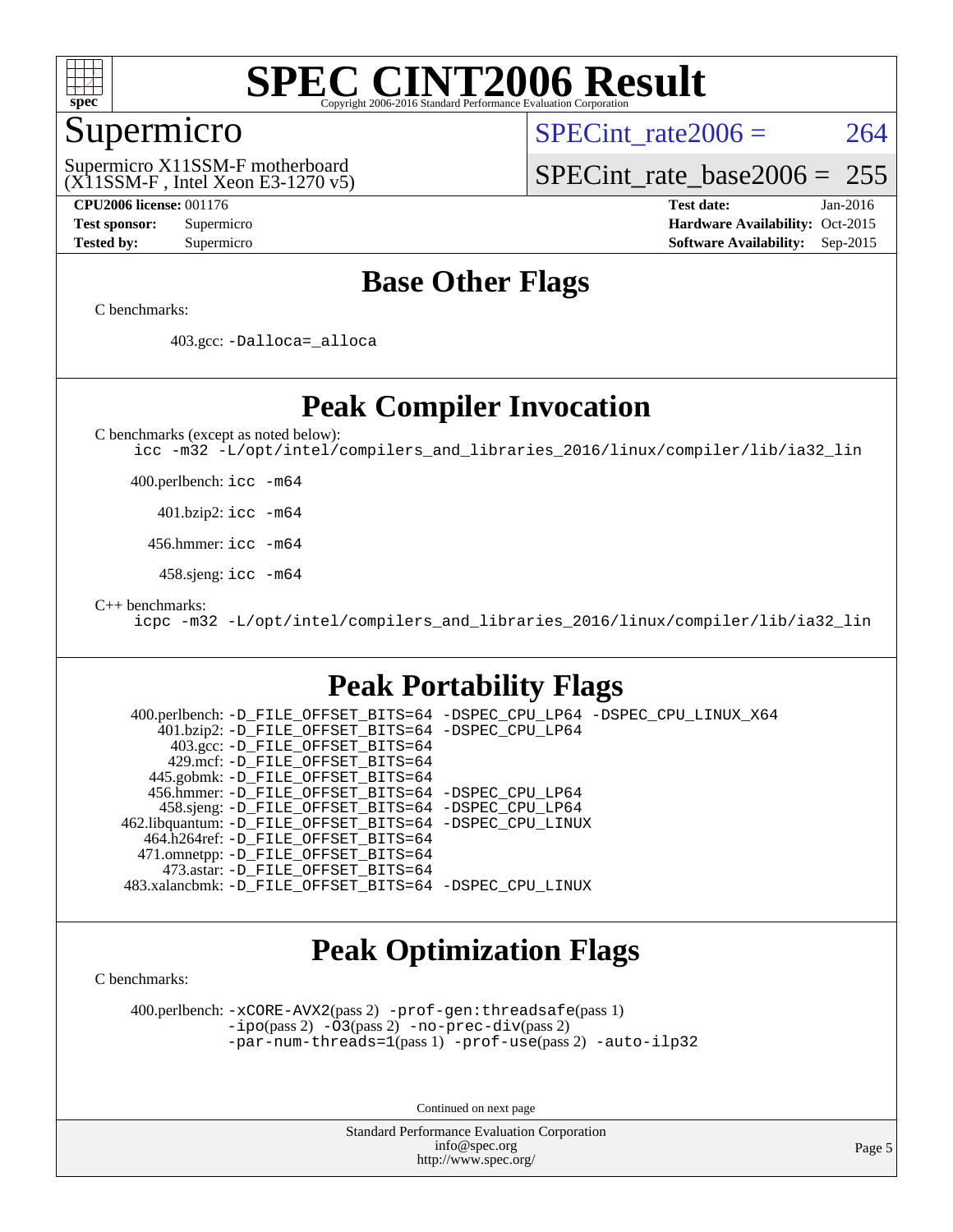

### Supermicro

SPECint rate $2006 = 264$ 

(X11SSM-F , Intel Xeon E3-1270 v5) Supermicro X11SSM-F motherboard

[SPECint\\_rate\\_base2006 =](http://www.spec.org/auto/cpu2006/Docs/result-fields.html#SPECintratebase2006) 255

| <b>Test sponsor:</b> | Supermicro |
|----------------------|------------|
| <b>Tested by:</b>    | Supermicro |

**[CPU2006 license:](http://www.spec.org/auto/cpu2006/Docs/result-fields.html#CPU2006license)** 001176 **[Test date:](http://www.spec.org/auto/cpu2006/Docs/result-fields.html#Testdate)** Jan-2016 **[Hardware Availability:](http://www.spec.org/auto/cpu2006/Docs/result-fields.html#HardwareAvailability)** Oct-2015 **[Software Availability:](http://www.spec.org/auto/cpu2006/Docs/result-fields.html#SoftwareAvailability)** Sep-2015

### **[Peak Optimization Flags \(Continued\)](http://www.spec.org/auto/cpu2006/Docs/result-fields.html#PeakOptimizationFlags)**

 401.bzip2: [-xCORE-AVX2](http://www.spec.org/cpu2006/results/res2016q1/cpu2006-20160111-38649.flags.html#user_peakPASS2_CFLAGSPASS2_LDCFLAGS401_bzip2_f-xAVX2_5f5fc0cbe2c9f62c816d3e45806c70d7)(pass 2) [-prof-gen:threadsafe](http://www.spec.org/cpu2006/results/res2016q1/cpu2006-20160111-38649.flags.html#user_peakPASS1_CFLAGSPASS1_LDCFLAGS401_bzip2_prof_gen_21a26eb79f378b550acd7bec9fe4467a)(pass 1)  $-i\text{po}(pass 2) -\text{O3}(pass 2)$  [-no-prec-div](http://www.spec.org/cpu2006/results/res2016q1/cpu2006-20160111-38649.flags.html#user_peakPASS2_CFLAGSPASS2_LDCFLAGS401_bzip2_f-no-prec-div)(pass 2) [-par-num-threads=1](http://www.spec.org/cpu2006/results/res2016q1/cpu2006-20160111-38649.flags.html#user_peakPASS1_CFLAGSPASS1_LDCFLAGS401_bzip2_par_num_threads_786a6ff141b4e9e90432e998842df6c2)(pass 1) [-prof-use](http://www.spec.org/cpu2006/results/res2016q1/cpu2006-20160111-38649.flags.html#user_peakPASS2_CFLAGSPASS2_LDCFLAGS401_bzip2_prof_use_bccf7792157ff70d64e32fe3e1250b55)(pass 2) [-opt-prefetch](http://www.spec.org/cpu2006/results/res2016q1/cpu2006-20160111-38649.flags.html#user_peakCOPTIMIZE401_bzip2_f-opt-prefetch) [-auto-ilp32](http://www.spec.org/cpu2006/results/res2016q1/cpu2006-20160111-38649.flags.html#user_peakCOPTIMIZE401_bzip2_f-auto-ilp32) [-ansi-alias](http://www.spec.org/cpu2006/results/res2016q1/cpu2006-20160111-38649.flags.html#user_peakCOPTIMIZE401_bzip2_f-ansi-alias) 403.gcc: [-xCORE-AVX2](http://www.spec.org/cpu2006/results/res2016q1/cpu2006-20160111-38649.flags.html#user_peakCOPTIMIZE403_gcc_f-xAVX2_5f5fc0cbe2c9f62c816d3e45806c70d7) [-ipo](http://www.spec.org/cpu2006/results/res2016q1/cpu2006-20160111-38649.flags.html#user_peakCOPTIMIZE403_gcc_f-ipo) [-O3](http://www.spec.org/cpu2006/results/res2016q1/cpu2006-20160111-38649.flags.html#user_peakCOPTIMIZE403_gcc_f-O3) [-no-prec-div](http://www.spec.org/cpu2006/results/res2016q1/cpu2006-20160111-38649.flags.html#user_peakCOPTIMIZE403_gcc_f-no-prec-div)  $429$ .mcf: basepeak = yes 445.gobmk: [-xCORE-AVX2](http://www.spec.org/cpu2006/results/res2016q1/cpu2006-20160111-38649.flags.html#user_peakPASS2_CFLAGSPASS2_LDCFLAGS445_gobmk_f-xAVX2_5f5fc0cbe2c9f62c816d3e45806c70d7)(pass 2) [-prof-gen:threadsafe](http://www.spec.org/cpu2006/results/res2016q1/cpu2006-20160111-38649.flags.html#user_peakPASS1_CFLAGSPASS1_LDCFLAGS445_gobmk_prof_gen_21a26eb79f378b550acd7bec9fe4467a)(pass 1) [-prof-use](http://www.spec.org/cpu2006/results/res2016q1/cpu2006-20160111-38649.flags.html#user_peakPASS2_CFLAGSPASS2_LDCFLAGS445_gobmk_prof_use_bccf7792157ff70d64e32fe3e1250b55)(pass 2) [-par-num-threads=1](http://www.spec.org/cpu2006/results/res2016q1/cpu2006-20160111-38649.flags.html#user_peakPASS1_CFLAGSPASS1_LDCFLAGS445_gobmk_par_num_threads_786a6ff141b4e9e90432e998842df6c2)(pass 1) [-ansi-alias](http://www.spec.org/cpu2006/results/res2016q1/cpu2006-20160111-38649.flags.html#user_peakCOPTIMIZE445_gobmk_f-ansi-alias) [-opt-mem-layout-trans=3](http://www.spec.org/cpu2006/results/res2016q1/cpu2006-20160111-38649.flags.html#user_peakCOPTIMIZE445_gobmk_f-opt-mem-layout-trans_a7b82ad4bd7abf52556d4961a2ae94d5) 456.hmmer: [-xCORE-AVX2](http://www.spec.org/cpu2006/results/res2016q1/cpu2006-20160111-38649.flags.html#user_peakCOPTIMIZE456_hmmer_f-xAVX2_5f5fc0cbe2c9f62c816d3e45806c70d7) [-ipo](http://www.spec.org/cpu2006/results/res2016q1/cpu2006-20160111-38649.flags.html#user_peakCOPTIMIZE456_hmmer_f-ipo) [-O3](http://www.spec.org/cpu2006/results/res2016q1/cpu2006-20160111-38649.flags.html#user_peakCOPTIMIZE456_hmmer_f-O3) [-no-prec-div](http://www.spec.org/cpu2006/results/res2016q1/cpu2006-20160111-38649.flags.html#user_peakCOPTIMIZE456_hmmer_f-no-prec-div) [-unroll2](http://www.spec.org/cpu2006/results/res2016q1/cpu2006-20160111-38649.flags.html#user_peakCOPTIMIZE456_hmmer_f-unroll_784dae83bebfb236979b41d2422d7ec2) [-auto-ilp32](http://www.spec.org/cpu2006/results/res2016q1/cpu2006-20160111-38649.flags.html#user_peakCOPTIMIZE456_hmmer_f-auto-ilp32) 458.sjeng: [-xCORE-AVX2](http://www.spec.org/cpu2006/results/res2016q1/cpu2006-20160111-38649.flags.html#user_peakPASS2_CFLAGSPASS2_LDCFLAGS458_sjeng_f-xAVX2_5f5fc0cbe2c9f62c816d3e45806c70d7)(pass 2) [-prof-gen:threadsafe](http://www.spec.org/cpu2006/results/res2016q1/cpu2006-20160111-38649.flags.html#user_peakPASS1_CFLAGSPASS1_LDCFLAGS458_sjeng_prof_gen_21a26eb79f378b550acd7bec9fe4467a)(pass 1)  $-i\text{po}(pass 2) -\overline{O}3(pass 2)$  [-no-prec-div](http://www.spec.org/cpu2006/results/res2016q1/cpu2006-20160111-38649.flags.html#user_peakPASS2_CFLAGSPASS2_LDCFLAGS458_sjeng_f-no-prec-div)(pass 2) [-par-num-threads=1](http://www.spec.org/cpu2006/results/res2016q1/cpu2006-20160111-38649.flags.html#user_peakPASS1_CFLAGSPASS1_LDCFLAGS458_sjeng_par_num_threads_786a6ff141b4e9e90432e998842df6c2)(pass 1) [-prof-use](http://www.spec.org/cpu2006/results/res2016q1/cpu2006-20160111-38649.flags.html#user_peakPASS2_CFLAGSPASS2_LDCFLAGS458_sjeng_prof_use_bccf7792157ff70d64e32fe3e1250b55)(pass 2) [-unroll4](http://www.spec.org/cpu2006/results/res2016q1/cpu2006-20160111-38649.flags.html#user_peakCOPTIMIZE458_sjeng_f-unroll_4e5e4ed65b7fd20bdcd365bec371b81f) [-auto-ilp32](http://www.spec.org/cpu2006/results/res2016q1/cpu2006-20160111-38649.flags.html#user_peakCOPTIMIZE458_sjeng_f-auto-ilp32) 462.libquantum: basepeak = yes 464.h264ref: [-xCORE-AVX2](http://www.spec.org/cpu2006/results/res2016q1/cpu2006-20160111-38649.flags.html#user_peakPASS2_CFLAGSPASS2_LDCFLAGS464_h264ref_f-xAVX2_5f5fc0cbe2c9f62c816d3e45806c70d7)(pass 2) [-prof-gen:threadsafe](http://www.spec.org/cpu2006/results/res2016q1/cpu2006-20160111-38649.flags.html#user_peakPASS1_CFLAGSPASS1_LDCFLAGS464_h264ref_prof_gen_21a26eb79f378b550acd7bec9fe4467a)(pass 1) [-ipo](http://www.spec.org/cpu2006/results/res2016q1/cpu2006-20160111-38649.flags.html#user_peakPASS2_CFLAGSPASS2_LDCFLAGS464_h264ref_f-ipo)(pass 2) [-O3](http://www.spec.org/cpu2006/results/res2016q1/cpu2006-20160111-38649.flags.html#user_peakPASS2_CFLAGSPASS2_LDCFLAGS464_h264ref_f-O3)(pass 2) [-no-prec-div](http://www.spec.org/cpu2006/results/res2016q1/cpu2006-20160111-38649.flags.html#user_peakPASS2_CFLAGSPASS2_LDCFLAGS464_h264ref_f-no-prec-div)(pass 2) [-par-num-threads=1](http://www.spec.org/cpu2006/results/res2016q1/cpu2006-20160111-38649.flags.html#user_peakPASS1_CFLAGSPASS1_LDCFLAGS464_h264ref_par_num_threads_786a6ff141b4e9e90432e998842df6c2)(pass 1) [-prof-use](http://www.spec.org/cpu2006/results/res2016q1/cpu2006-20160111-38649.flags.html#user_peakPASS2_CFLAGSPASS2_LDCFLAGS464_h264ref_prof_use_bccf7792157ff70d64e32fe3e1250b55)(pass 2) [-unroll2](http://www.spec.org/cpu2006/results/res2016q1/cpu2006-20160111-38649.flags.html#user_peakCOPTIMIZE464_h264ref_f-unroll_784dae83bebfb236979b41d2422d7ec2) [-ansi-alias](http://www.spec.org/cpu2006/results/res2016q1/cpu2006-20160111-38649.flags.html#user_peakCOPTIMIZE464_h264ref_f-ansi-alias) [C++ benchmarks:](http://www.spec.org/auto/cpu2006/Docs/result-fields.html#CXXbenchmarks) 471.omnetpp: [-xCORE-AVX2](http://www.spec.org/cpu2006/results/res2016q1/cpu2006-20160111-38649.flags.html#user_peakPASS2_CXXFLAGSPASS2_LDCXXFLAGS471_omnetpp_f-xAVX2_5f5fc0cbe2c9f62c816d3e45806c70d7)(pass 2) [-prof-gen:threadsafe](http://www.spec.org/cpu2006/results/res2016q1/cpu2006-20160111-38649.flags.html#user_peakPASS1_CXXFLAGSPASS1_LDCXXFLAGS471_omnetpp_prof_gen_21a26eb79f378b550acd7bec9fe4467a)(pass 1)  $-ipo(pass 2) -\overline{03(pass 2)}$  $-ipo(pass 2) -\overline{03(pass 2)}$  [-no-prec-div](http://www.spec.org/cpu2006/results/res2016q1/cpu2006-20160111-38649.flags.html#user_peakPASS2_CXXFLAGSPASS2_LDCXXFLAGS471_omnetpp_f-no-prec-div)(pass 2) [-par-num-threads=1](http://www.spec.org/cpu2006/results/res2016q1/cpu2006-20160111-38649.flags.html#user_peakPASS1_CXXFLAGSPASS1_LDCXXFLAGS471_omnetpp_par_num_threads_786a6ff141b4e9e90432e998842df6c2)(pass 1) [-prof-use](http://www.spec.org/cpu2006/results/res2016q1/cpu2006-20160111-38649.flags.html#user_peakPASS2_CXXFLAGSPASS2_LDCXXFLAGS471_omnetpp_prof_use_bccf7792157ff70d64e32fe3e1250b55)(pass 2) [-ansi-alias](http://www.spec.org/cpu2006/results/res2016q1/cpu2006-20160111-38649.flags.html#user_peakCXXOPTIMIZE471_omnetpp_f-ansi-alias) [-opt-ra-region-strategy=block](http://www.spec.org/cpu2006/results/res2016q1/cpu2006-20160111-38649.flags.html#user_peakCXXOPTIMIZE471_omnetpp_f-opt-ra-region-strategy_a0a37c372d03933b2a18d4af463c1f69) [-Wl,-z,muldefs](http://www.spec.org/cpu2006/results/res2016q1/cpu2006-20160111-38649.flags.html#user_peakEXTRA_LDFLAGS471_omnetpp_link_force_multiple1_74079c344b956b9658436fd1b6dd3a8a) [-L/sh -lsmartheap](http://www.spec.org/cpu2006/results/res2016q1/cpu2006-20160111-38649.flags.html#user_peakEXTRA_LIBS471_omnetpp_SmartHeap_32f6c82aa1ed9c52345d30cf6e4a0499) 473.astar: basepeak = yes

## **[Peak Other Flags](http://www.spec.org/auto/cpu2006/Docs/result-fields.html#PeakOtherFlags)**

[C benchmarks](http://www.spec.org/auto/cpu2006/Docs/result-fields.html#Cbenchmarks):

403.gcc: [-Dalloca=\\_alloca](http://www.spec.org/cpu2006/results/res2016q1/cpu2006-20160111-38649.flags.html#b403.gcc_peakEXTRA_CFLAGS_Dalloca_be3056838c12de2578596ca5467af7f3)

483.xalancbmk: basepeak = yes